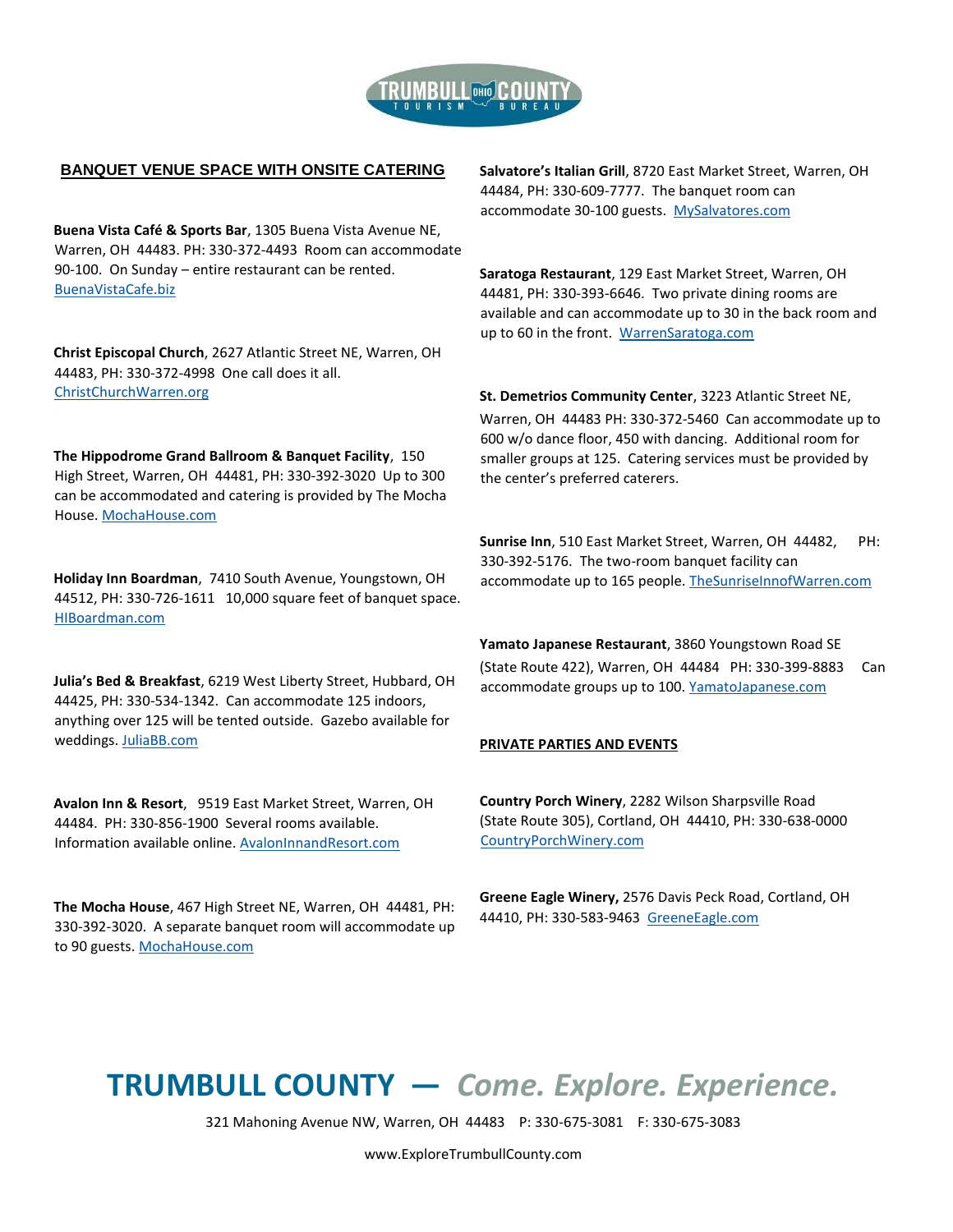

#### **OFFSITE CATERERS**

**Cockeye BBQ,** 1805 Parkman Road, Warren, OH 44485, PH: 330.369.4227[, CockeyeBBQ.com](http://www.cockeyebbq.com/)

**Saratoga Restaurant,** 129 East Market Street, Warren, OH 44481, PH: 330-393-6646. [WarrenSaratoga.com](http://www.warrensaratoga.com/)

**The Mocha House,** 467 High Street NE, Warren, OH 44481, PH: 330-392-3020. [MochaHouse.com](http://www.mochahouse.com/)

### **VENUE SPACE/OFFSITE CATERER REQUIRED/or KITCHEN AVAILABLE**

**Best Western Park Hotel**, 136 North Park Avenue, Warren, OH, PH: 330-393-1200, Several layouts available[. BestWestern.com](http://www.bestwestern.com/)

**Cortland Opera House,** 152 Park Avenue, Cortland, OH 44410, PH: 330-637-2717 or Kathy PH: 330-219-4884. Available for small weddings and receptions, showers, parties, and graduation open houses. Air conditioned and appointed with antiques and features a small kitchen.

**National Packard Museum,** 1899 Mahoning Avenue NW, Warren, OH 44483, 330-394-1899. [PackardMuseum.org](http://www.packardmuseum.org/)

**Packard Park,** 1703 Mahoning Avenue NW, Warren, OH 44483, **PH:** 330-841-2641. Octagon – located behind Packard Music Hall, Tea Garden – located by the footbridge, Stone Shelter – located by the tennis courts. Fee schedule for facilities available online. [Warren.org](http://www.warren.org/)

**Perkins Park,** 303 Mahoning Avenue NW, Warren, OH 44483, PH: 330-841-2641, Pavilion Rental/Permits required. #1 Perkins – North side of park, #2 Perkins – South side of park, Foster & Pendelton – by Ampitheater. Fee schedule for facilities available online. [Warren.org](http://www.warren.org/)

**The Medici Museum of Art,** 9350 East Market Street, Warren, OH 44484, PH: 330-856-2120. [MediciMuseum.art](http://medicimuseum.art/)

**The Harriet Taylor Upton House,** 380 Mahoning Avenue NW, Warren, OH 44483, PH: 330-395-1840 [UptonHouse.org](http://www.uptonhouse.org/)

**WD Packard Music Hall**, 1703 Mahoning Avenue NW, Warren, OH 44483, 330-841-2931. [PackardMusicHall.com](http://www.packardmusichall.com/)

**Ernie Hall Aviation Museum,** 4059 North River Road, Warren, OH 44484, PH: 330-219-614[3 ErnieHallAviationMuseum.org](http://www.erniehallaviationmuseum.org/)

**Warren Arts Center,** 410 South Main Avenue Warren, Oh 44481 PH: 330-984-7398 [WarrenArtsCenter.com](http://www.warrenartscenter.com/)

## **TRUMBULL COUNTY —** *Come. Explore. Experience.*

321 Mahoning Avenue NW, Warren, OH 44483 P: 330-675-3081 F: 330-675-3083